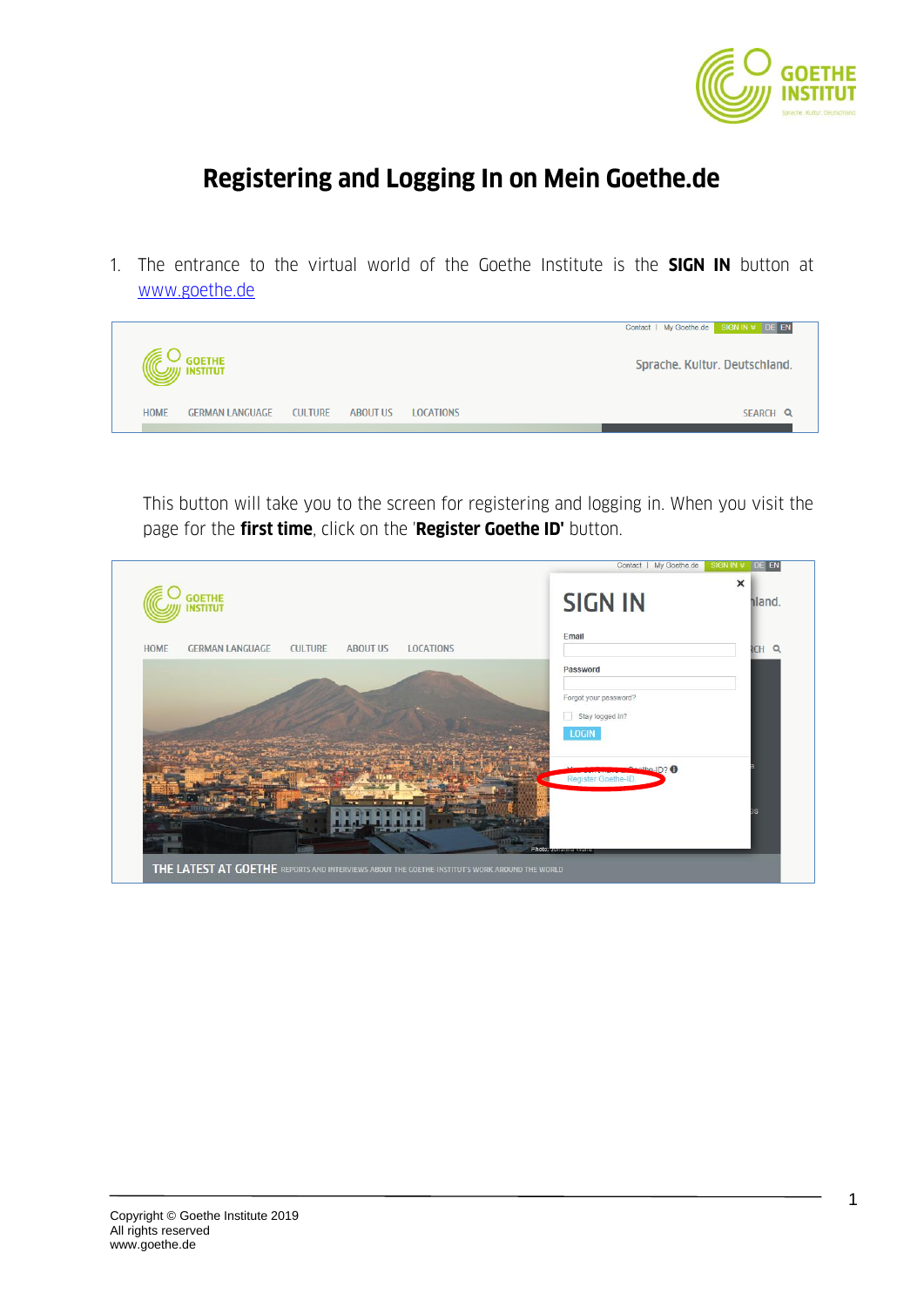2. Enter your email address (it should be the one listed in your registration in the institute for a course or exam), your (personal, chosen by you) password and country here. Click the boxes for 'Terms' and 'Privacy Policy'. Use the cross ( x ) to confirm that you have read and understood the content of this text. Finally, click on **'SIGN UP FOR A GOETHE ID'** to end the process.

| <b>AT GOETHE</b><br><b>YORK</b><br><b>ATE OF</b> | order materials from our shop.<br>Email*<br>Password*<br>Country*<br><b>Privacy and Terms*</b> | <b>SIGN UP FOR A GOETHE ID</b><br>Register once and use all Goethe-Institut services: with your Goethe-ID you can<br>comment on articles on our pages, share ideas and experience with other German<br>learners, use the learning platform as a course participant, borrow digital media and<br>I agree to the Terms.<br>I agree to the Privacy Policy. | <b>INSULTED"</b><br>×<br>ry 2015) Neapolita<br>h a pinch of salt, s<br>our interview, the<br>explains why it's o<br>of the city's patron<br>once a year and wh<br>te with Johann Wo |
|--------------------------------------------------|------------------------------------------------------------------------------------------------|---------------------------------------------------------------------------------------------------------------------------------------------------------------------------------------------------------------------------------------------------------------------------------------------------------------------------------------------------------|-------------------------------------------------------------------------------------------------------------------------------------------------------------------------------------|
| <b>NGUAGE OPPOI</b>                              |                                                                                                | SIGN UP FOR A GOETHE ID<br><b>CANCEL</b>                                                                                                                                                                                                                                                                                                                | <b>ONS WORLD</b>                                                                                                                                                                    |
| <b>URSES</b>                                     | >> Our German exams                                                                            | >> Professional development                                                                                                                                                                                                                                                                                                                             |                                                                                                                                                                                     |

3. You will now see confirmation that you have registered successfully;

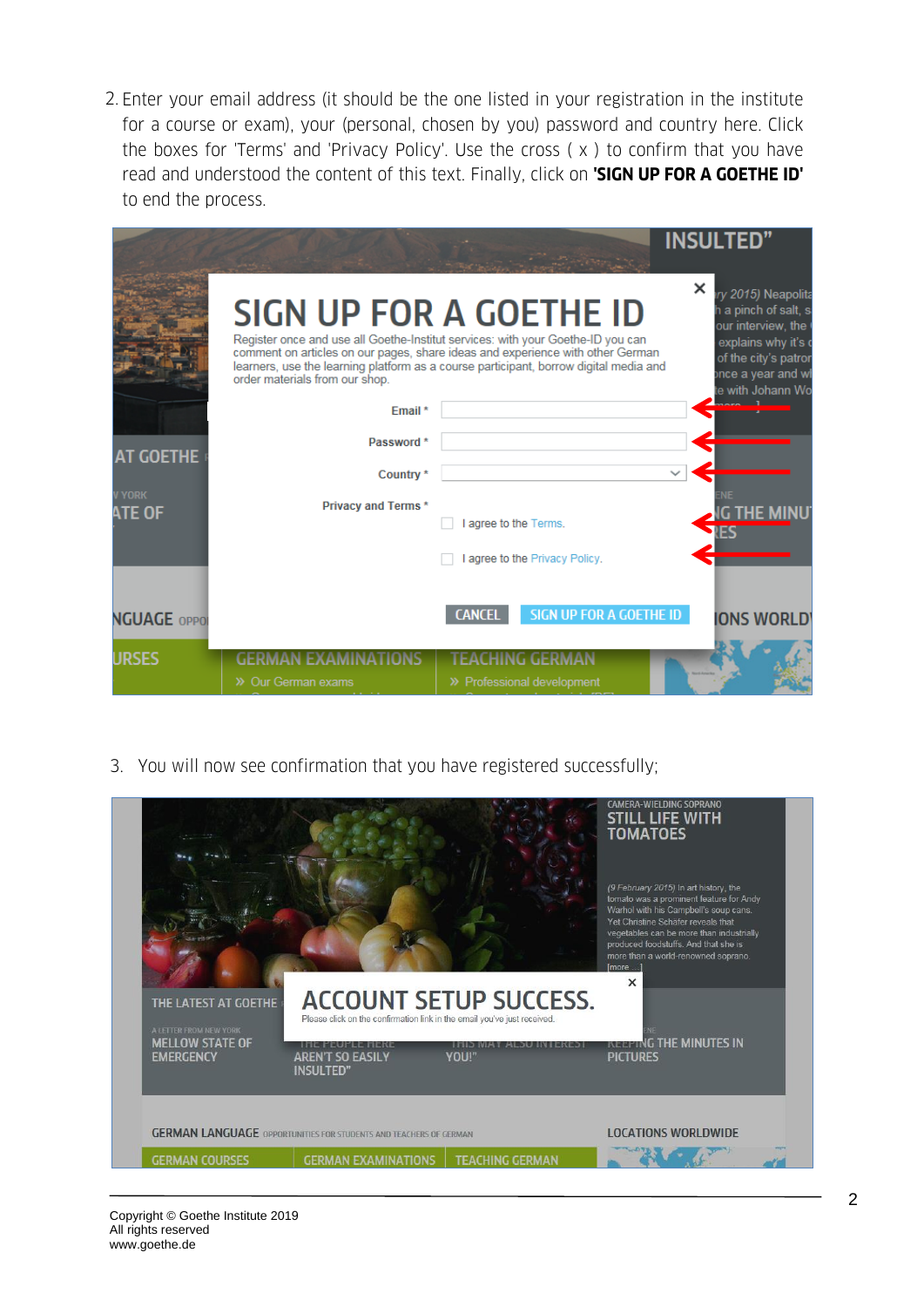4. Check your inbox for an email with the sender 'noReply-kdf<sup>1</sup>



5. Open the email with the heading 'My Goethe.de / activate access' and click on the confirmation link within.<sup>2</sup>



My Goethe.de / activate access Von: noReply-kdf@goethe.de | v An: peterpetermann@mail.de

Welcome to Mein Goethe.de. To activate your access and confirm your email address, please click on the following link:

https://my.goethe.de/kdf/TC?t=3k29c5gk6k2q893q7h77&ort=pxxenGB

If this link does not work, please copy and paste it into your web browser.

This is a system generated email. Please do not reply as your correspondence will not be read or answered.

If you have not registered for Mein Goethe.de, please ignore this email.

 $1$  We need to send this email in order to check whether your login definitely works with the email address given.

<sup>2</sup> **Warning:** If you do not see any emails with the sender address [noReply-kdf@goethe.de](mailto:noReply-kdf@goethe.de) in your inbox, it may be because of the following:

The activation email comes from outside the scope of your email programme and email provider, from an unknown sender, and contains standardised content. Mails with these features are often not sent directly. Check your 'spam' or 'unknown' mailbox (or equivalent thereof), as our activation email may have gone there instead.

<sup>- -</sup> If this is not the case, you may have made a mistake when entering your email address. Go back to the registration page on MeinGoethe.de. If you attempt to log in and receive a message that the address has already been registered, the problem lies elsewhere. If that is the case, please inform the language course office or your instructor.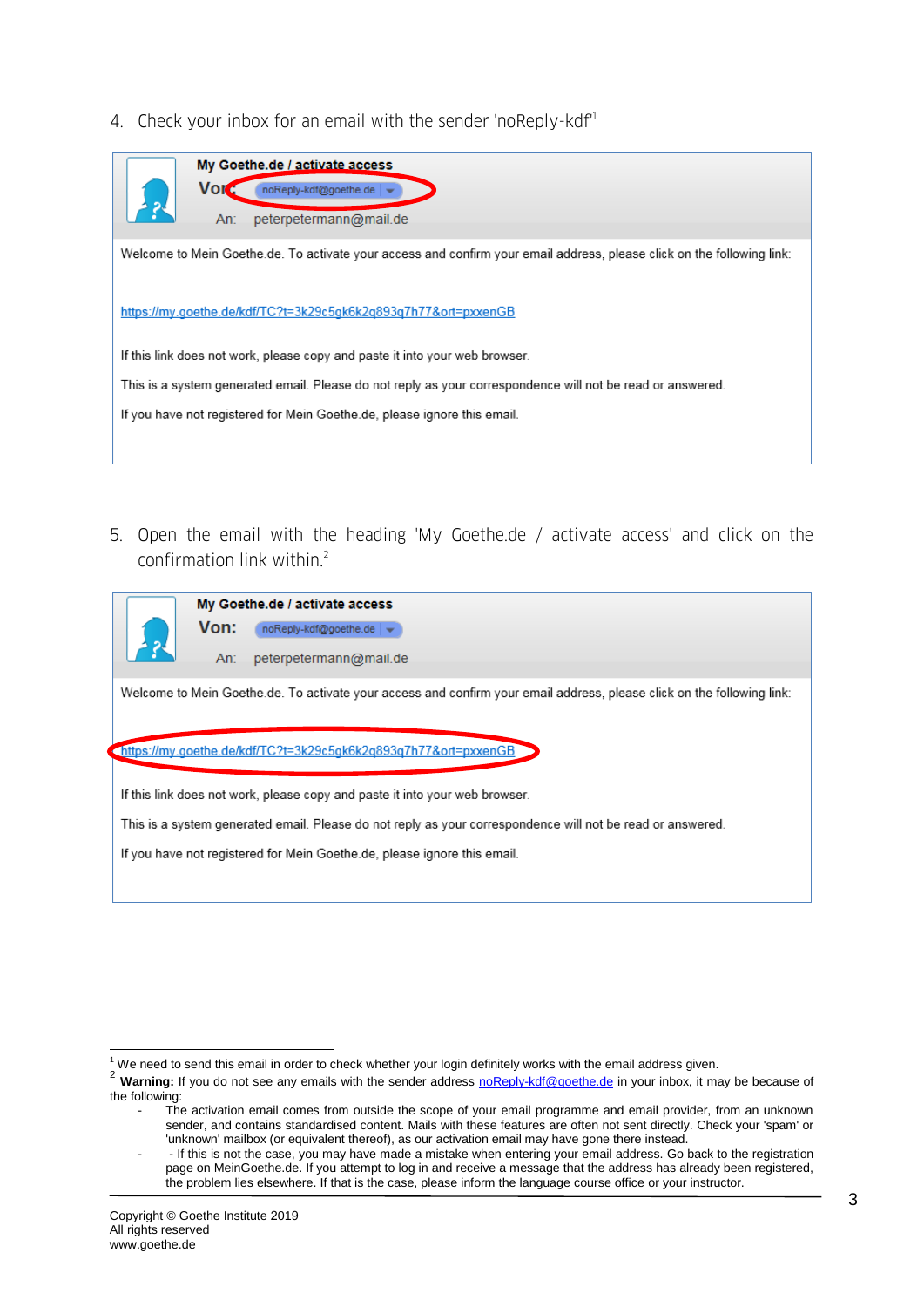6. The link will take you back to the login screen. Enter your email address and password, and then click **LOGIN**.

|                             |                                                                                                                          |                                                 | <b>IUMAIOES</b>                                                                                                                                                                                   |
|-----------------------------|--------------------------------------------------------------------------------------------------------------------------|-------------------------------------------------|---------------------------------------------------------------------------------------------------------------------------------------------------------------------------------------------------|
|                             | Please sign in with your new Goethe ID now.<br>Email                                                                     | <b>YOU'VE SIGNED UP</b><br><b>SUCCESSFULLY.</b> | ×<br>9 February 2015) In art<br>omato was a prominen<br>Varhol with his Campb<br>et Christine Schäfer re<br>egetables can be more<br>roduced foodstuffs. Ar<br>hore than a world-reno<br>$more$ ] |
| <b>GOETHE REPORTS</b><br>0F | Password<br>Forgot your password?<br><b>JOHA</b><br>Stay logged in?<br>"TH"<br><b>ARE</b><br><b>LOGIN</b><br><b>INSI</b> |                                                 | <b>JETHE SCENE</b><br><b>(EEPING THE MI</b><br><b>PICTURES</b>                                                                                                                                    |
| <b>JAGE OPPORTUNITIE</b>    | You don't have a Goethe-ID? <sup>0</sup><br>Register Goethe-ID.                                                          |                                                 | <b>OCATIONS WOR</b>                                                                                                                                                                               |
| 5ES                         | GERTYD<br>» Our German exams                                                                                             | >> Professional development                     |                                                                                                                                                                                                   |

7. Click again on your personal username...

|                                                                                 | My Goethe.de PETERPETERMANN@MAIL.DE & DE EN<br>Contact |
|---------------------------------------------------------------------------------|--------------------------------------------------------|
| <b>GOETHE</b><br><b>INSTITUT</b>                                                | Sprache, Kultur, Deutschland,                          |
| <b>GERMAN LANGUAGE</b><br><b>CULTURE</b><br><b>ABOUT US</b><br><b>LOCATIONS</b> | SEARCH Q                                               |
|                                                                                 | <b>CAMERA-WIELDING SOPRANO</b>                         |

### … and then on **MY GOETHE.DE**

|                                  |                |                 |                  | Contact   My Goethe.de | PETERPETERMANN@MAIL.DE > DE EN         |          |  |
|----------------------------------|----------------|-----------------|------------------|------------------------|----------------------------------------|----------|--|
| <b>GOETHE</b><br><b>INSTITUT</b> |                |                 |                  |                        | <b>MY GOETHE.DE</b><br><b>SIGN OUT</b> | iland.   |  |
| <b>GERMAN LANGUAGE</b>           | <b>CULTURE</b> | <b>ABOUT US</b> | <b>LOCATIONS</b> |                        |                                        | SEARCH Q |  |
|                                  |                |                 |                  |                        | <b>CAMERA-WIELDING SOPRANO</b>         |          |  |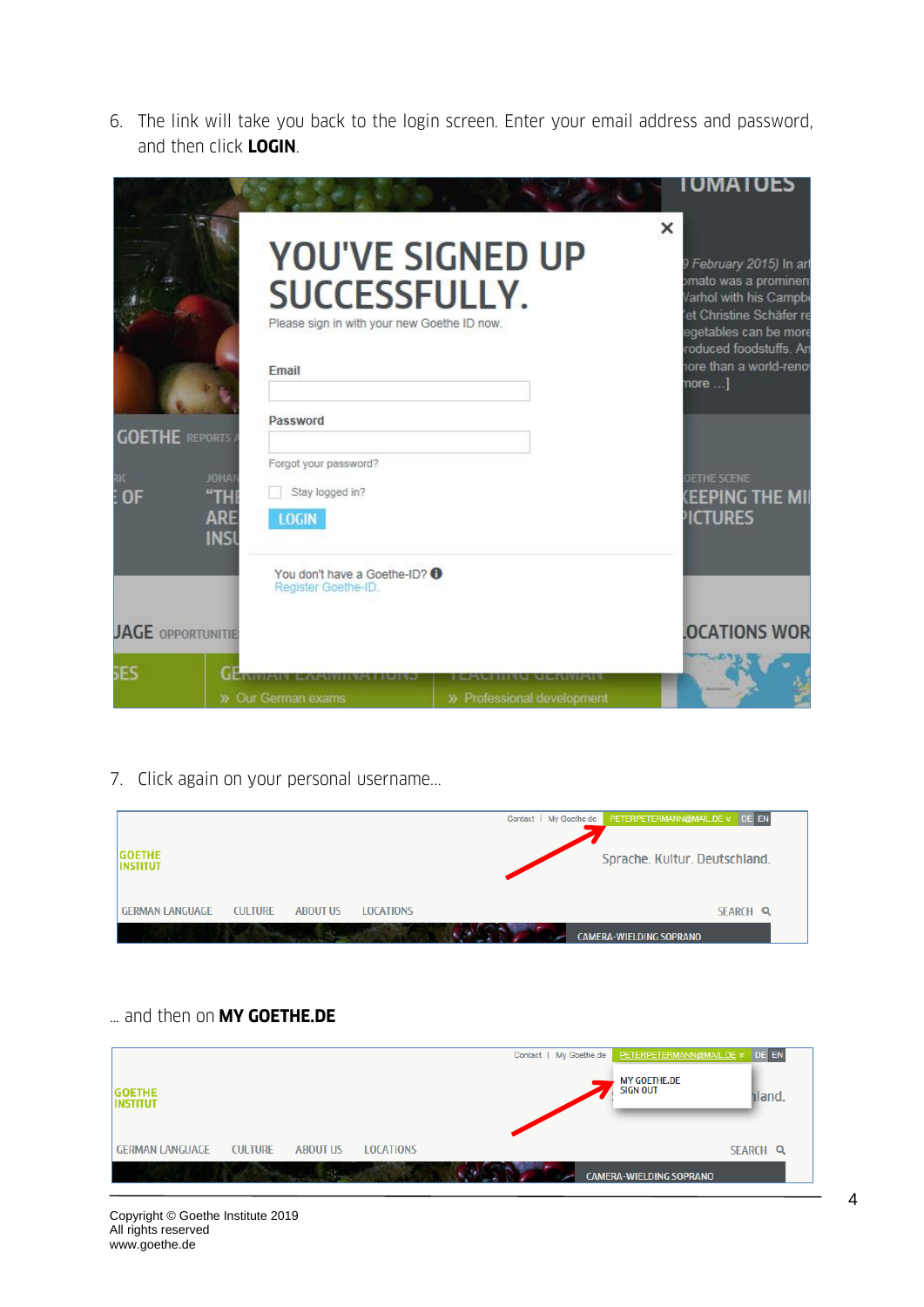- 8. This will take you to your user page, which you can now make your own; you can edit your personal profile, subscribe to the Goethe Institute's newsletters for different areas of interest, join various communities, and choose your preferred language.
- 8.1. **My Profile**: If you click on '**MY PROFILE**'...

| <b>START</b><br><b>DEUTSCHE SPRACHE</b>                                                     | ÜBER UNS<br><b>KULTUR</b> | <b>STANDORTE</b>      |  |
|---------------------------------------------------------------------------------------------|---------------------------|-----------------------|--|
|                                                                                             | <b>MY HOME PAGE</b>       |                       |  |
| My home page<br>My profile<br>My newsletters<br>My communities<br>My Courses<br>My eLibrary | <b>MY PROFILE</b>         | <b>MY NEWSLETTERS</b> |  |
|                                                                                             | <b>MY COMMUNITIES</b>     | <b>MY COURSES</b>     |  |

…you will see the following menu.

| <b>START</b><br><b>DEUTSCHE SPRACHE</b> | <b>ÜBER UNS</b><br><b>KULTUR</b><br><b>STANDORTE</b> |                                                                                  |
|-----------------------------------------|------------------------------------------------------|----------------------------------------------------------------------------------|
|                                         |                                                      |                                                                                  |
|                                         |                                                      |                                                                                  |
|                                         | <b>MY PROFILE</b>                                    |                                                                                  |
|                                         |                                                      |                                                                                  |
|                                         |                                                      |                                                                                  |
|                                         |                                                      |                                                                                  |
|                                         |                                                      |                                                                                  |
| My home page                            |                                                      |                                                                                  |
| My profile                              | <b>SIGNUP DATA</b>                                   | These details are necessary in order for you to sign up for My<br>Goethe de      |
| Signup data                             |                                                      |                                                                                  |
| Personal details                        | PERSONAL DETAILS                                     | You can add your personal details here.                                          |
| Nickname and Photo                      |                                                      |                                                                                  |
| Interests                               |                                                      |                                                                                  |
| Address and phone number                | NICKNAME AND PHOTO                                   | We require these details if you would like to become a member of a<br>community. |
| My newsletters                          |                                                      |                                                                                  |
| My communities                          |                                                      | To create your personalised home page.                                           |
| My Courses                              | <b>INTERESTS</b>                                     |                                                                                  |
| My eLibrary                             |                                                      |                                                                                  |
|                                         | ADDRESS AND PHONE NUMBER                             | For using the online shop and the language course platform.                      |
|                                         |                                                      |                                                                                  |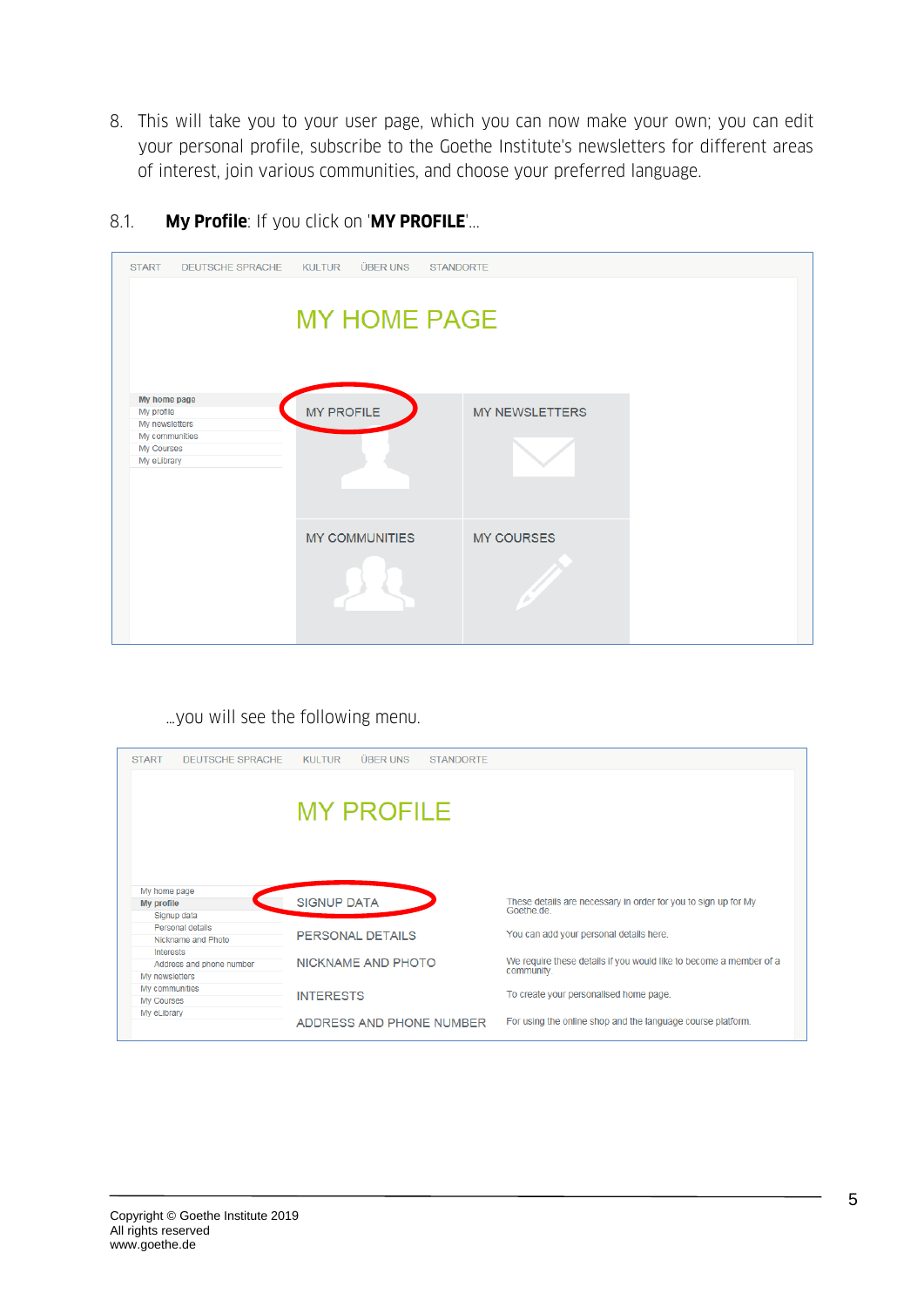If you want, you can change your preferred language with the **'Signup data**' option.

| <b>START</b><br><b>DEUTSCHE SPRACHE</b>                                                                 | KUI TUR<br><b>ÜBER UNS</b>                                         | <b>STANDORTE</b>                                                                                                                                                                                  |                                                                              |
|---------------------------------------------------------------------------------------------------------|--------------------------------------------------------------------|---------------------------------------------------------------------------------------------------------------------------------------------------------------------------------------------------|------------------------------------------------------------------------------|
|                                                                                                         | <b>MY PROFILE</b>                                                  |                                                                                                                                                                                                   |                                                                              |
| My home page<br><b>Prome</b><br>Signup data<br><b>City Countries</b><br>Nickname and Photo<br>Interests | <b>SIGNUP DETAILS</b><br>Boxes marked with an * must be filled in. | These details are necessary in order for you to sign up for My Goethe.de.                                                                                                                         |                                                                              |
| Address and phone number<br>My newsletters                                                              | <b>Customer number</b>                                             |                                                                                                                                                                                                   |                                                                              |
| My communities<br>My Courses                                                                            | <b>Email address</b>                                               | peterpetermann@mail.de<br><b>Change Email address</b>                                                                                                                                             | Will be used as logon name                                                   |
|                                                                                                         | Password<br><b>Re-enter</b><br>password                            | <br>                                                                                                                                                                                              | Minimum length 6 of characters. Use only<br>letters a-z, A-Z and numbers 0-9 |
|                                                                                                         | Country *<br><b>Nearest</b><br><b>Goethe-Institut</b>              | $\blacktriangledown$<br>Germany<br>$\overline{\phantom{a}}$                                                                                                                                       | Your country of residence.                                                   |
|                                                                                                         | Preferred language *                                               | $\overline{\phantom{a}}$<br>English<br>In case further information is not available in my<br>language, I would like to obtain it in the following<br>language:<br><b>English</b><br><b>German</b> | My Goethe.de will be displayed in this<br>language.                          |

On the '**Personal Details**' section, fill in the Salutation, First name and Last name fields at the very least; other details are optional.

| <b>START</b><br><b>DEUTSCHE SPRACHE</b>                                                                | <b>ÜBER UNS</b><br><b>KULTUR</b>                                    | <b>STANDORTE</b>                                                                                                           |        |                                                            |
|--------------------------------------------------------------------------------------------------------|---------------------------------------------------------------------|----------------------------------------------------------------------------------------------------------------------------|--------|------------------------------------------------------------|
|                                                                                                        | <b>MY PROFILE</b>                                                   |                                                                                                                            |        |                                                            |
| My home page<br>My profile                                                                             | PERSONAL DETAILS                                                    |                                                                                                                            |        |                                                            |
| <b>Personal details</b>                                                                                | Optional personal data                                              |                                                                                                                            |        |                                                            |
| Interests<br>Address and phone number<br>My newsletters<br>My communities<br>My Courses<br>My eLibrary | <b>Salutation</b><br><b>Title</b><br><b>First name</b><br>Last name | [select]<br>$\overline{\phantom{a}}$                                                                                       |        | in letters.                                                |
|                                                                                                        | <b>Professional category</b>                                        | [select]<br>$\overline{\phantom{0}}$                                                                                       |        |                                                            |
|                                                                                                        | <b>Birth date</b><br>Age group                                      | day $\boxed{\mathbf{v}}$ month<br>$\blacktriangleright$ year $\blacktriangleright$<br>$\overline{\phantom{a}}$<br>[Select] |        |                                                            |
|                                                                                                        | <b>Country of birth</b><br><b>Nationality</b>                       | $\overline{\phantom{a}}$<br>$\overline{\phantom{a}}$                                                                       |        | These details are only needed for printing<br>certificates |
|                                                                                                        |                                                                     | <b>SAVE</b>                                                                                                                | Cancel |                                                            |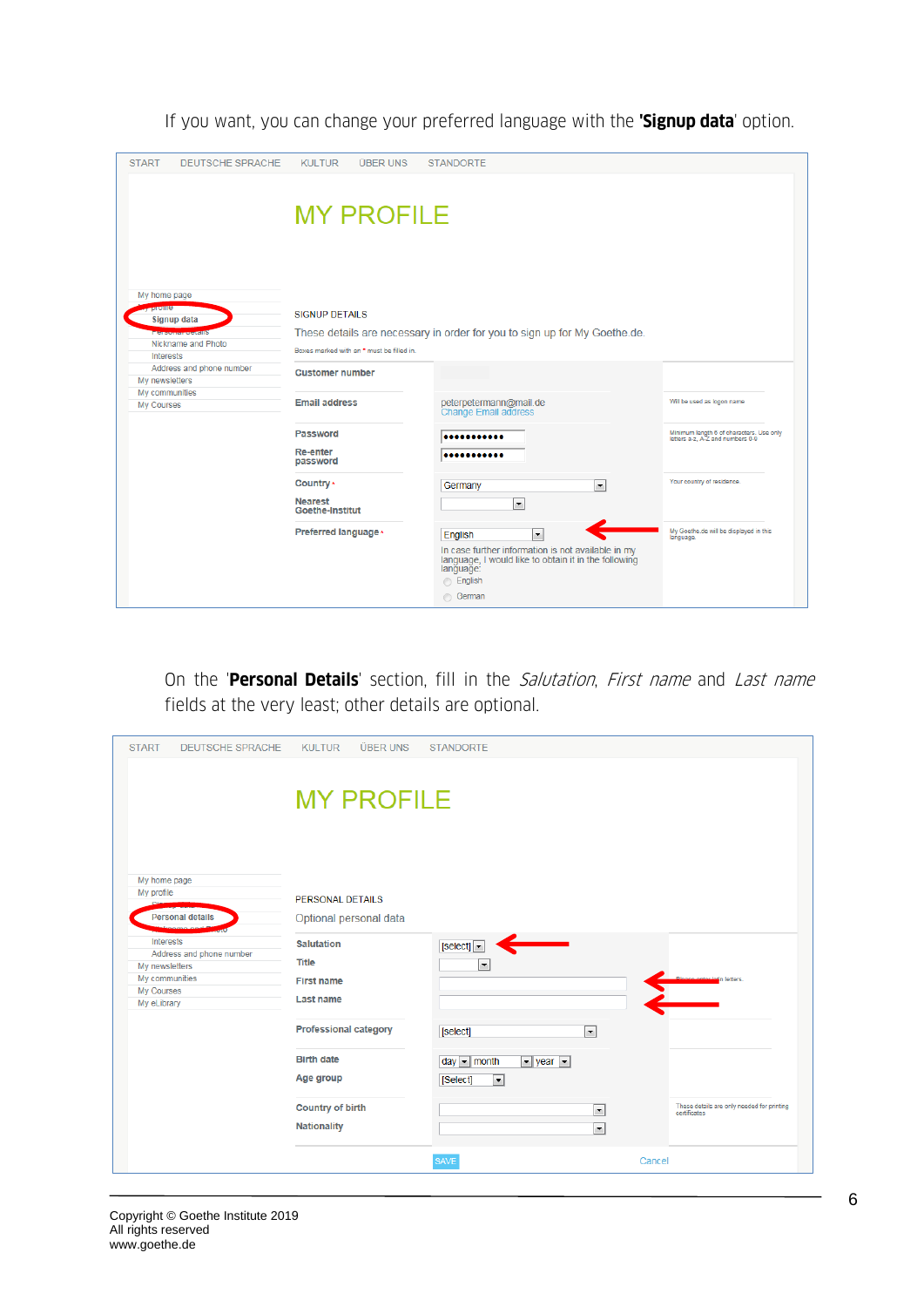9. To check your result, please click on "My courses and exams".

| <b>START</b><br>DEUTSCHE SPRACHE                                                                      | <b>KULTUR</b><br><b>ÜBER UNS</b>                                                                                                                                                                                                                                                         | STANDORTE             |
|-------------------------------------------------------------------------------------------------------|------------------------------------------------------------------------------------------------------------------------------------------------------------------------------------------------------------------------------------------------------------------------------------------|-----------------------|
|                                                                                                       | <b>MY HOME PAGE</b>                                                                                                                                                                                                                                                                      |                       |
| My home page<br>My profile<br>My newsletters<br>My communities<br>My courses and exams<br>My eLibrary | <b>MY PROFILE</b>                                                                                                                                                                                                                                                                        | <b>MY NEWSLETTERS</b> |
|                                                                                                       | <b>MY COMMUNITIES</b>                                                                                                                                                                                                                                                                    | MY COURSES AND        |
|                                                                                                       | <b>MY ELIBRARY</b><br><b><i><u>Children Contact of Contact of the Contact of Contact of the Contact of Contact of the Contact of the Contact of the Contact of the Contact of The Contact of The Contact of The Contact of The Contact of The Contact of T</u></i></b><br><b>Billing</b> |                       |

9.1 Add your 8-digit exam registration number in the space below, then click on "Send".

#### ADD A COURSE OR EXAM

To gain access to your language course or exam for the first time you<br>need to fill in your customer number or registration code. Your customer number can be found on letters or invoices from the Goethe-Institut.

Registration code